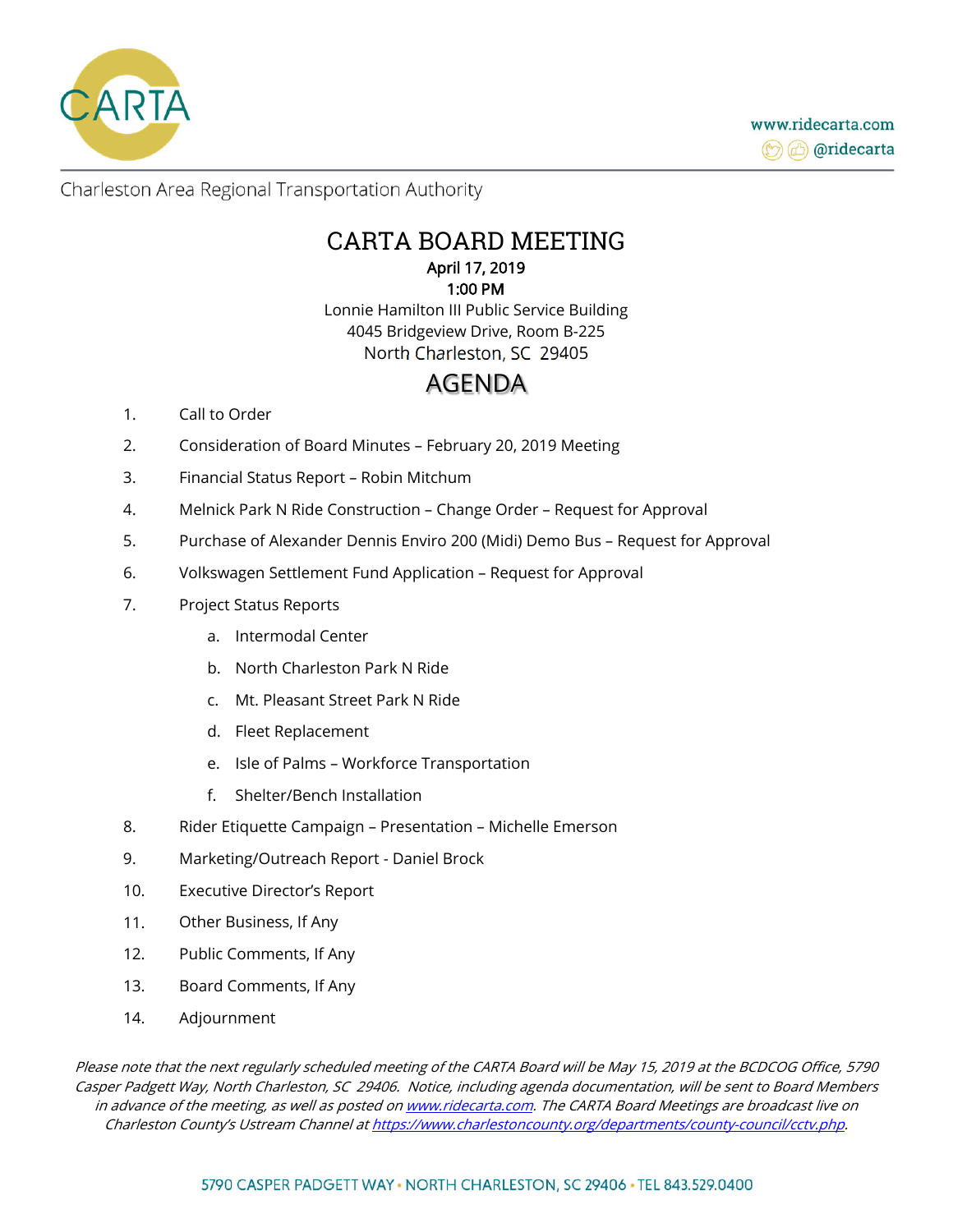## *CHARLESTON AREA REGIONAL TRANSPORTATION AUTHORITY*  **BOARD OF DIRECTORS MEETING February 20, 2019**

The Charleston Area Regional Transportation Authority (CARTA) Board of Directors met on Wednesday, February 20, 2019, at the Lonnie Hamilton III Public Service Building, Room B-225, in North Charleston, South Carolina.

**MEMBERSHIP:**  Ed Astle; Mary Beth Berry; Bob Brimmer; Dwayne Green; Alfred Harrison; Virginia Jamison; Anna Johnson; James Lewis; Pat O'Neil; Jim Owens; Christie Rainwater; Vic Rawl; Michael Seekings; Elliott Summey; Keith Summey; John Tecklenburg; Jimmy Ward; Craig Weaver

**MEMBERSHIP PRESENT:** Ed Astle; Bob Brimmer; Dwayne Green; Virginia Jamison; Anna Johnson; James Lewis; Vic Rawl; Michael Seekings; John Tecklenburg; Jimmy Ward

PROXIES: Dennis Turner for Christie Rainwater; Kristen Brame for **Elliott Summey; Ray Anderson for Keith Summey**; Stephanie Tillerson for Craig Weaver

**STAFF PRESENT:** Ron Mitchum; Andrea Kozloski; Robin Mitchum; Sharon Hollis; Michelle Emerson; Kim Coleman **OTHERS PRESENT:**  David Bonner (Transdev); Robert E. Milhous (CPA); Keith Benjamin (City of Charleston); Daniel Brock (Rawle‐Murdy Associates); David Leard (HDR); Scott Donahue (SCDOT); Kitt Grach (public); Julia Hamilton (public)

#### **1. Call to Order**

Chairman Seekings called the CARTA Board of Directors Meeting to order at 1:00 p.m. followed by a moment of silence.

#### **2. Consideration of Board Minutes: January 23, 2019 Meeting**

*Mr. Astle made a motion to approve the January 23, 2019 Meeting Minutes as presented and Mr. Rawl seconded the motion. The motion was unanimously approved.* 

#### **3. Election of Officers**

Mr. Green delivered the Nominating Committee Report stating that a Nominating Committee meeting was held on February 12, 2019. The Nominating Committee, comprised of Mr. Astle, Mr. Lewis and Mr. Green, presented the following slate of officers for election:

- Chairman Mike Seekings
- Vice Chair Anna Johnson
- **Treasurer/Secretary Mayor Keith Summey**

## *Mr. Rawl made a motion to approve the Slate of Officers for Election as presented and Mayor Tecklenburg seconded the motion. The motion was unanimously approved.*

## **4. FY18 Audit Presentation – Bob Milhous, CPA**

Bob Milhous, of Robert E. Milhous, CPA, PA and Associates, presented the FY18 Audit Report. Mr. Milhous reviewed the audit report by the respective sections: Basic Financial Statements; Required Supplementary Information (Other than Management's Discussion and Analysis); Supplementary Federal Financial Assistance Reports. He reviewed the Statement of Net Position as of September 30, 2018 in detail. He also reviewed the Statement of Revenue, Expenses and Changes in Fund Net Position and the Statement of Cash Flows. Mr. Milhous noted that were a couple of findings and that Management has responded to those findings. Overall, the audit was good. Mr. Milhous addressed questions and comments.

*Mr. Brimmer made a motion to approve the FY18 Audit Report as presented and Mr. Astle seconded the motion.*  The motion was unanimously approved.

#### **5. Financial Status Report – Robin Mitchum**

Robin Mitchum, Deputy Director of Finance and Administration, presented the financial status report for the period ending January 31, 2019. Ms. Mitchum noted that the agency ended the month with an excess of revenue of \$650,817.

The budget to actual revenues for the month was mostly on target with projections: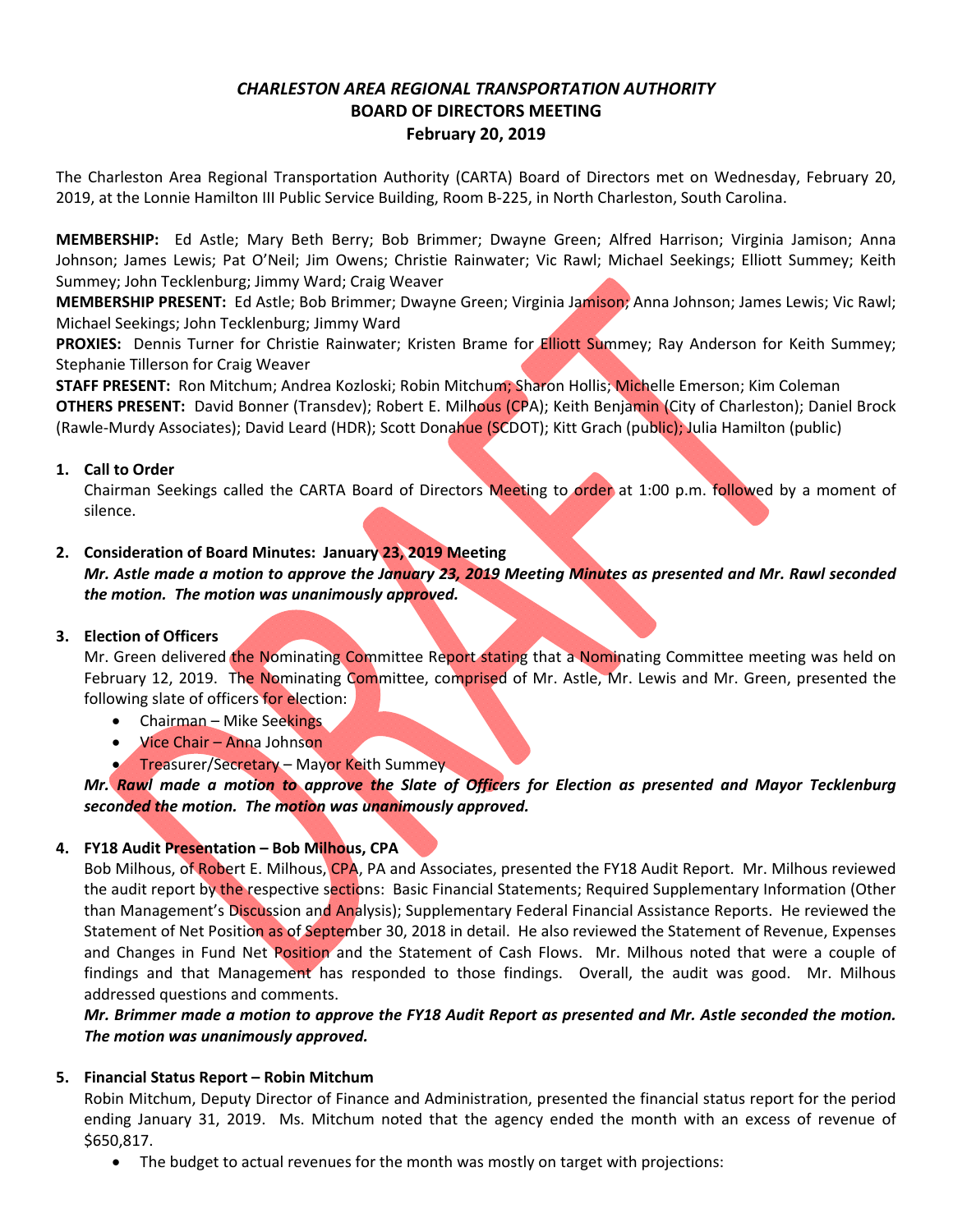- The Federal revenue includes operating and capital for the year-to-date.
- The State Mass Transit Funds revenue is the funds available and expended as match to the new Federal 5307 funds.
- **HOP lot revenue includes the Charleston Area Convention and Visitors Bureau and the City of** Charleston contributions towards the operation of the HOP route. This is their contributions from October through December. To date, we are unaware of any continued contributions towards the operations of the HOP route.
- Capital Revenue is local private capital contributions towards bench or shelter preparation and construction sites. The current amount is a contribution towards shelter construction at the Roper Hospital location.
- **Insurance proceeds are a result of accidents.**
- Sales of Assets include the sale of five Trolleys and three Cutaways.
- Miscellaneous revenue is a fee received from a motion picture company for use of a bus for a commercial.
- The budget to actual expenditures for the month was mostly on target with projections with the exception of the following items:
	- **Printing includes costs of printing route maps, brochures and passes.**
	- **Marketing includes costs associated with promoting the transit system.** This includes the promotional supplies from the Community Pride Project which was part of the Great American Clean‐Up project in our region.
	- **Automotive costs include both parking expenses and mileage reimbursements to employees.**
	- Dues/Memberships is CARTA's annual membership with the Charleston Metro Chamber of Commerce.
	- **The Equipment Rental includes the quarterly postage meter rental fee and the cost of the** portable toilet rental for the HOP lot.
	- **The Continglent of Containty Communism** CDEM) includes the FY19 portion of the Swiftly Transit Time & Insights Software renewal (through 6/28/19), the FY19 portion of the NetCloud Essentials for mobile routers and Zscaler internet security renewal (through 7/24/19) in addition to other IT support. This is the bulk of the FY19 expenditure for the Transit Time & Insights software maintenance.
	- Rent includes the Ashley Phosphate Park-N-Ride lot, Leeds Avenue lot lease from SCE&G, SC Works Trident lease space and document storage.
	- **Money Counting is the cost of the armored guard service, GARDA, to pick-up and transport cash** deposits to the bank.
	- **Professional Services include legal fees, audit fees, payroll processing system fees and the cost of** the security guard for the HOP lot.
	- Contract Services (IGA & Management) is the extensive services the BCDCOG provides to CARTA. The IGA also covers engineering services provided for the Melnick Property and the Shelter/Bench Projects.
	- **•** Vehicle Maintenance is the cost to maintain the fleet.
	- **Derating Fees & Licenses include credit card transaction fees and vehicle title and registration fees.**
	- Insurance includes the cost of liability insurance provided by the Insurance Reserve Fund. The amount will increase and decrease throughout the year as we add and remove items on the policy, but the amount shown is the bulk of the expenditure for the year.
	- **Rolling Stock is the purchase of the 2018 Ford Starcraft Allstar cutaway, the 2018 Eldorado Amerivan** and the first 15 of the 16 Gillig buses.
	- Bus Shelter Construction/Bench Installation is the cost to purchase and install shelters and benches.

Ms. Mitchum also reviewed the HOP expenditures. As of January 31, 2019, total expenditures for the HOP program were \$314,558.

The Board received the Financial Status Report as information.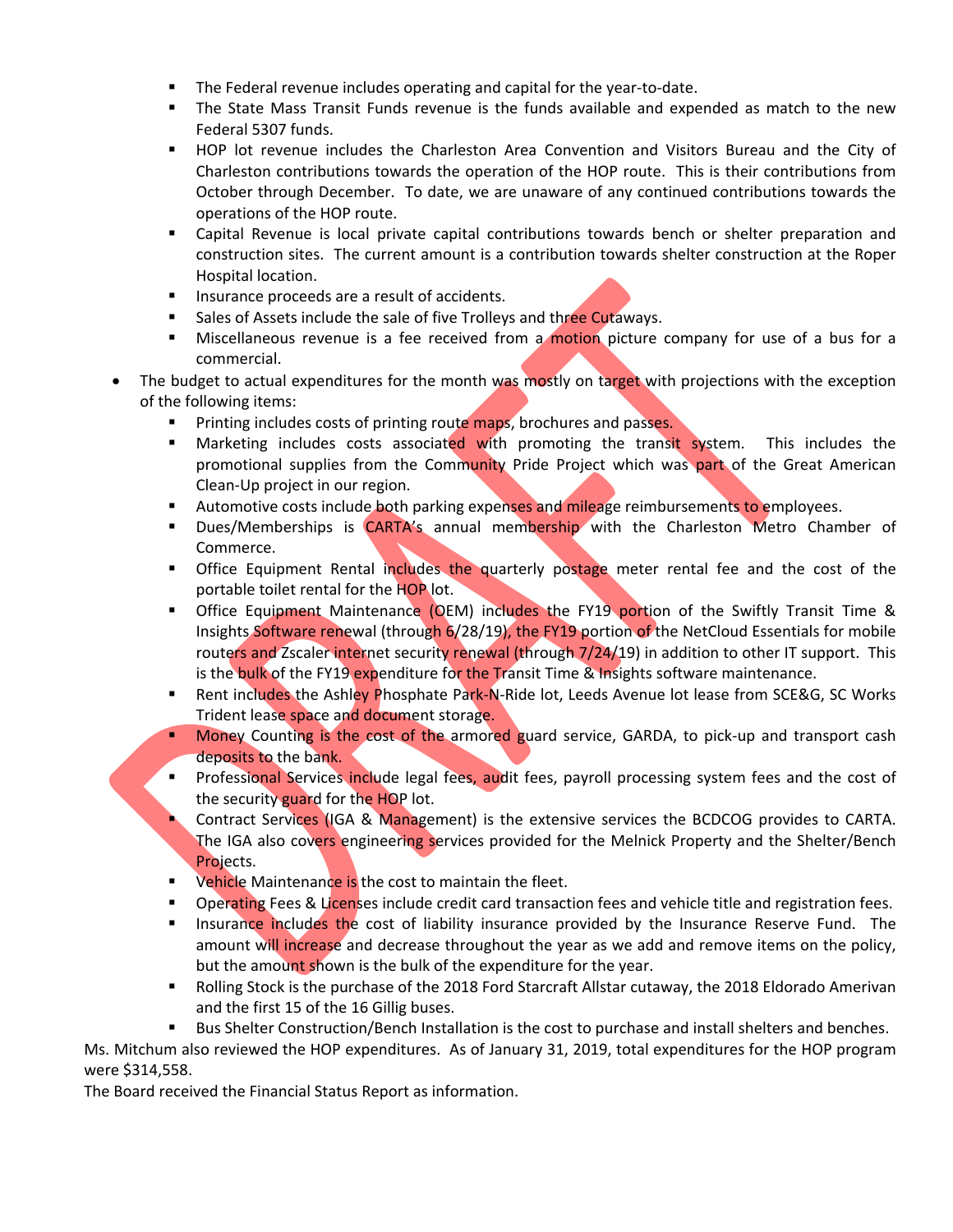#### **6. FY18 Budget Revision – Request for Approval – Robin Mitchum**

Ms. Mitchum presented the FY18 Budget Revision. She reviewed the detailed explanation of line item changes for revenues and expenditures noting that revenues have increased by \$3.1 million to re‐align revenues with the budget that was approved this past summer. This revision balances the budget with what actually happened through September  $30<sup>th</sup>$  to date. Ms. Mitchum addressed questions and comments.

*Mr. Rawl made a motion to approve the FY18 Budget Revision as presented and Mr. Green seconded the motion. The motion was unanimously approved.*

#### **7. Resolution in Support of EPA Diesel Emissions Reduction Act (DERA) Grant – Request for Approval**

Ron Mitchum, Executive Director, presented the Resolution in Support of the EPA Diesel Emissions Reduction Act (DERA) Grant. Mr. Mitchum stated that approval of the Resolution will allow CARTA to apply for discretionary grant funds, including the 2019 Clean Diesel Funding Assistance Program, VW Settlement Funds and other discretionary grant programs to replace the fixed route fleet of model year 1996 diesel buses with all-electric buses.

*Ms. Johnson made a motion to approve the Resolution in Support of EPA Diesel Emissions Reduction Act (DERA) Grant as presented and Mr. Rawl seconded the motion. The motion was unanimously approved.*

#### **8. Project Status Reports:**

Mr. Mitchum delivered the following project status reports:

- A) **Intermodal Center:** Amtrak is operating but CARTA is reaching for an April Ribbon-Cutting date, weather permitting. The Board will be notified of the Ribbon-Cutting date.
- B) **North Charleston Park‐N‐Ride:** Mr. Mitchum presented a slide of the Melnick property. A Groundbreaking Ceremony will take place. The Board will be notified of the Ribbon-Cutting date.
- C) **Mt. Pleasant Street Park‐N‐Ride:** The contractors are working on a concept plan, estimated costs and a timeline. The CHATS Policy Committee approved additional funds to help cover the cost. May  $1<sup>st</sup>$  is the anticipated date when the current HOP lot will be vacated.
- D) **Fleet Replacement:** 16 of the commuter buses have arrived; 15 are in service, one is going on a "Road Show" around our region to give the communities CARTA serves the opportunity to get on the bus and provide feedback; 4 low-floor cutaways are due to arrive next week; 2 Tel-A-Ride vehicles are due to arrive on March 1st; the Proterra grant award has been delayed due to the Government Shutdown; vehicle refurbishment is delayed until the impact of VW settlement funds is known.
- E) **Isle of Palms Workforce Transportation:** The CHATS Policy Committee approved funding for a van pool operating through the BCDCOG. The COG will not use Transdev drivers. The funding should be approved in March at the next SCDOT Commission meeting. The agency is in the process of potentially identifying 3-4 parking sites and the program is projected to start this Spring. Mr. Mitchum encouraged Board members to assist with identifying parking sites.
- F) Shelter/Bench Installation: A Ribbon-Cutting Ceremony was held yesterday and was well -received. CDM Smith is beginning scope work.

The Board received the Project Status Reports as information.

#### **9. Marketing/Outreach Report – Daniel Brock**

Daniel Brock, with Rawle-Murdy Associates, presented the Marketing/Outreach Report. He updated the Board on the App statistics for the last four weeks, January Social Media engagements and link clicks. Mr. Brock also highlighted the following social media events: Charleston County Council's Support of CARTA, a Ribbon-Cutting Ceremony for the new Dorchester Road Shelters and the James Island Ride‐a‐long. The Board received the Marketing/Outreach Report as information. Chairman Seekings commended Mr. Astle for his work on the shelters. Mr. Astle thanked the Board and staff for their work on the project.

#### **10. Executive Director's Report**

Mr. Mitchum had no further business to discuss.

 Reports were distributed prior to the start of the meeting which included ridership summary statistics, the monthly performance snapshot, upcoming events and activities.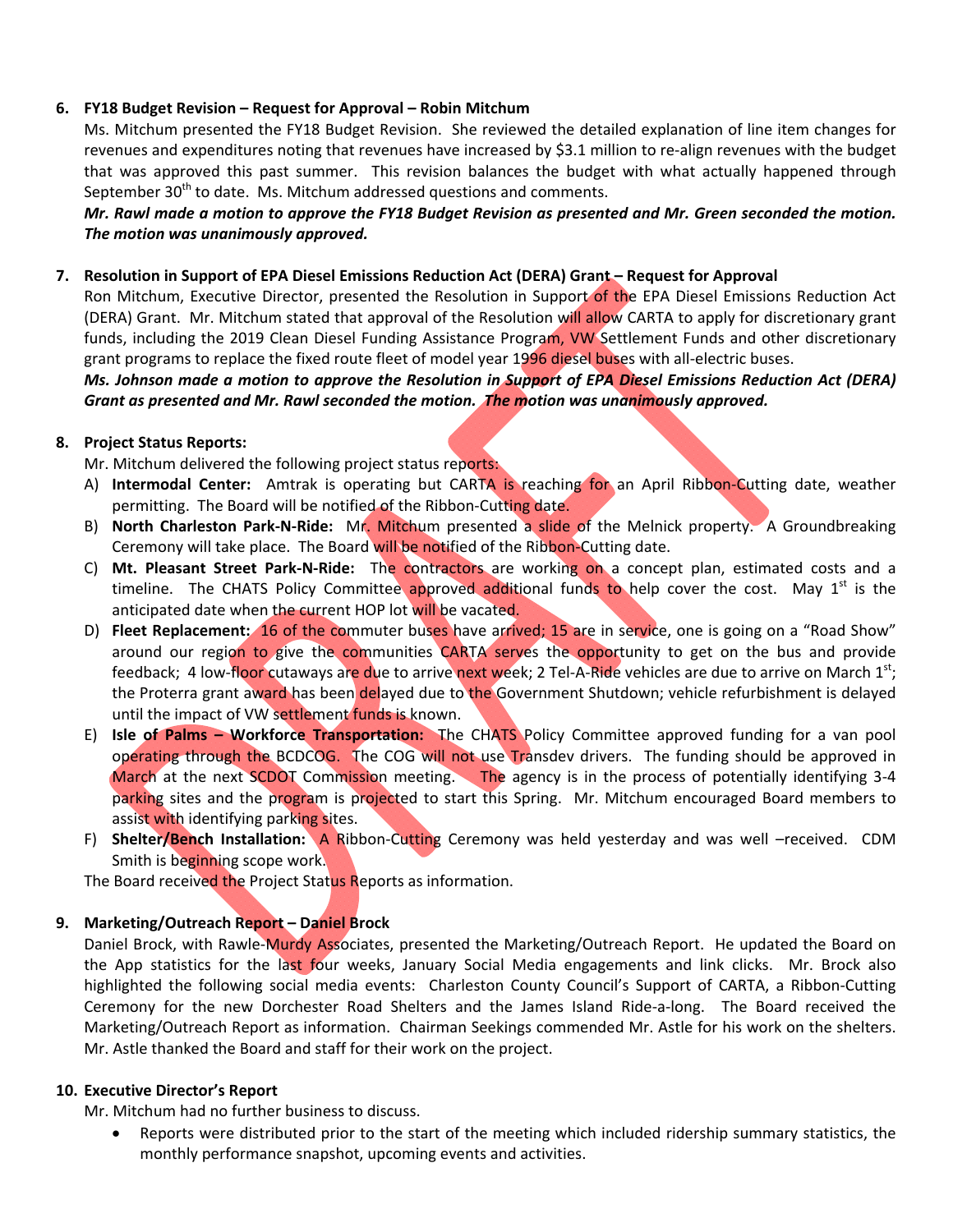#### **11. Other Business, If Any**

There was no other business to discuss.

#### **12. Public Comments, If Any**

There was one public comment:

• Kitt Grach, resident of West Ashley, expressed her concerns with the changes on Route 30 (the return stop was changed and signage was not posted notifying riders of the change). Chairman Seekings responded that the matter will be investigated. He thanked Ms. Grach for her comments.

#### **13. Board Comments, If Any**

- Mr. Green expressed his interest in hearing results of performance measures on the Ansonborough route. Mr. Mitchum responded the Performance Route Advisory Committee will reconvene to hold discussions on the performance measures.
- Mr. Ward commented to let the City of the Isle of Palms know what they can do to expedite the workforce transportation service.
- Mayor Tecklenburg suggested that, as a result of the James Island Ride-a-long event, perhaps James Island ridership would increase if more frequent stops were added to the route.
- Mr. Astle inquired if bus passes would be sold at the Intermodal Center. Mr. Mitchum responded that staff will look into possibly having a ticket sales kiosk at the facility.
- Ms. Johnson expressed her appreciation for the changes made to Route 31 and commented she is delighted to be back on the CARTA Board of Directors. Chairman Seekings welcomed her back to the Board.

#### **14. Adjourn**

There being no further business before the Board, Chairman Seekings adjourned the meeting at 1:55 p.m.

 Respectfully submitted, Kim Coleman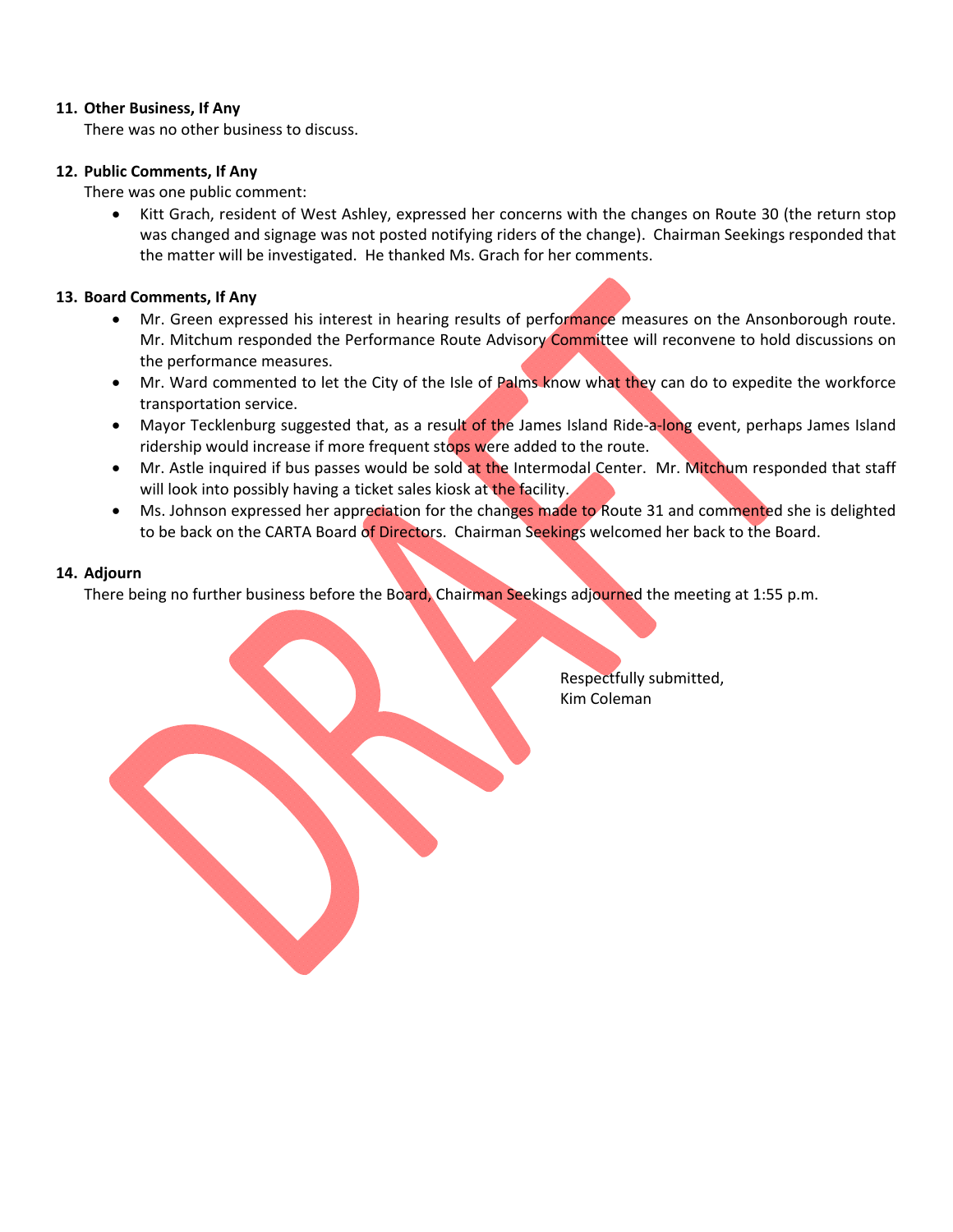

#### MEMORANDUM

| TO: | <b>Board of Directors</b> |
|-----|---------------------------|
|     |                           |

FROM: Robin W. Mitchum, Deputy Director of Finance & Administration

SUBJECT: March 31, 2019 Financial Report Overview

DATE: April 10, 2019

Please find attached the March 31, 2019 Financial Report. Below is a brief overview of the activities for FY19.

#### **Revenues**

The budget to actual revenues for the month was mostly on target with our projections.

- Community Pride is the remaining balance in the project from Palmetto Pride for the annual statewide cleanup initiative.
- The Federal revenue includes operating and capital for the year to date.
- The State Mass Transit Funds revenue is the funds available and expended as match to the federal 5307 funds.
- HOP lot revenue includes the Charleston Area Convention and Visitors Bureau and the City of Charleston contributions towards the operation of the HOP route. This is their contributions from October 2018 through December 2018.
- Capital Revenue is local private capital contributions towards bench or shelter preparation and construction sites. The current amount is a contribution towards shelter construction at the Roper Hospital location.
- Insurance proceeds are a result of accidents.
- Sale of Assets includes the sale of 5 Trolleys and 3 Cutaways.
- Miscellaneous revenue is a fee received from a motion picture company for use of a bus for a commercial.

#### **Expenditures**

The budget to actual expenditures for the month was mostly on target with our projections.

- Printing includes costs of printing route maps, brochures, and passes.
- Marketing includes costs associated with promoting the transit system. This includes the promotional supplies from the Community Pride Project which was part of the Great American clean-up project in our region.
- Automotive costs include both parking expenses and mileage reimbursements to employees.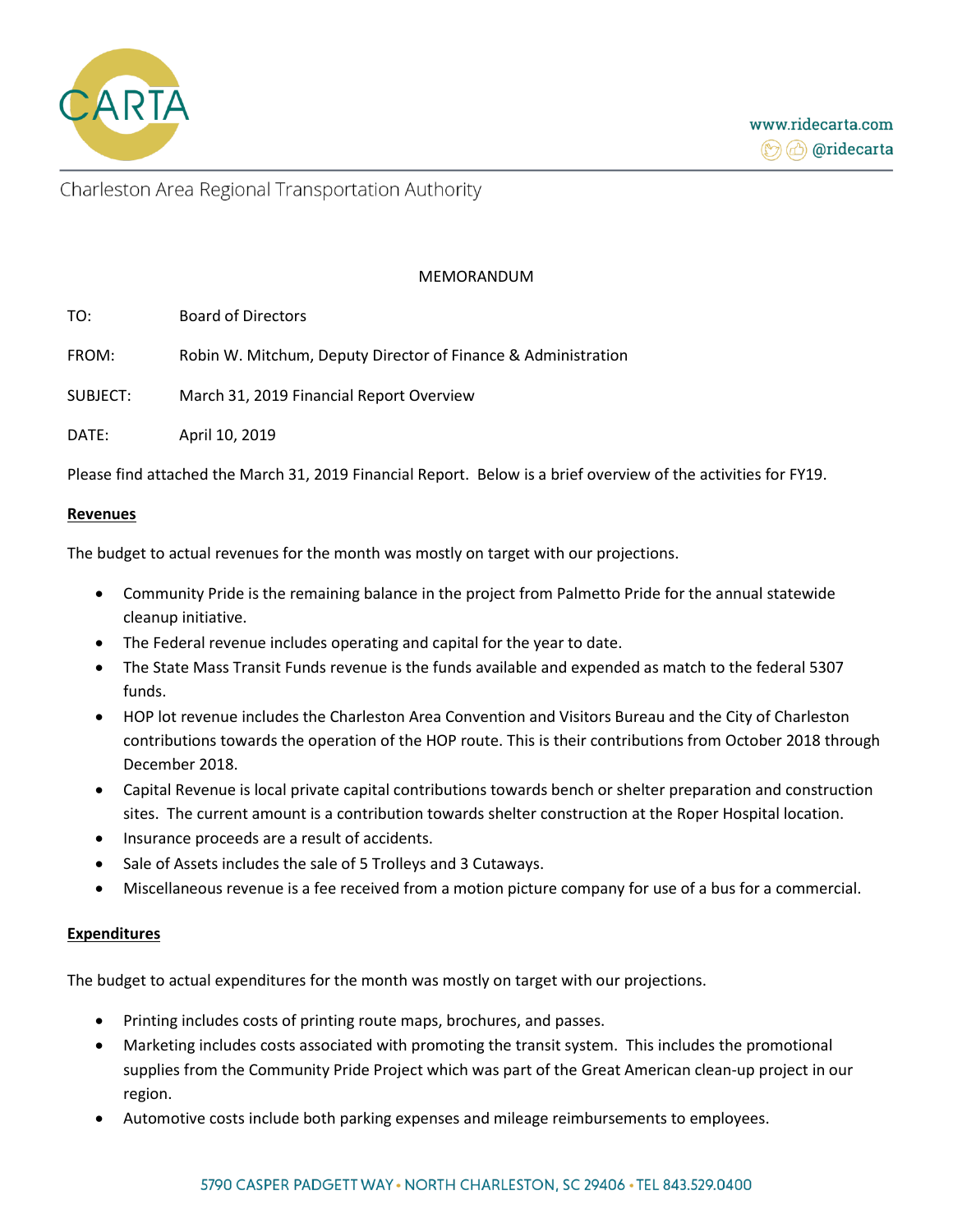- Accounting (Auditing) is the cost for CARTA's annual financial audit.
- Dues/Memberships is CARTA's annual membership with the Charleston Metro Chamber of Commerce.
- Office Equipment Rental includes the quarterly postage meter rental fee and the cost of the portable toilet rental for the HOP Lot.
- Office Equipment Maintenance (OEM) includes the FY19 portion of the Swiftly Transit Time and Insights Software renewal (through 06/28/19), the FY19 portion of the NetCloud Essentials for mobile routers and Zscaler internet security renewal (through 07/24/19), in addition to other IT support. This is the bulk of the FY19 expenditure for the Transit Time & Insights software maintenance.
- Rent includes the Ashley Phosphate Park & Ride Lot, Leeds Avenue lot lease from SCE&G, SC Works Trident lease space, and document storage.
- Money Counting is the cost of the armored guard service, GARDA, to pick up and transport cash deposits to the bank.
- Professional Services include legal fees, audit fees, payroll processing system fees, and the cost of the security guard for the HOP Lot.
- Contract Services (IGA & Management) is the extensive services BCDCOG provides to CARTA.
- Shelter/Bench Contract Services is engineering services provided through the IGA with BCDCOG for the Shelter/Bench Projects.
- Melnick Property Contract Services is engineering services provided through the IGA with BCDCOG for the Melnick Property.
- Vehicle Maintenance is the cost to maintain the fleet.
- Operating Fees & Licenses include credit card transaction fees and vehicle title & registration fees.
- Insurance includes the cost of liability insurance provided by the Insurance Reserve Fund. The amount will increase and decrease throughout the year as we add and remove items on the policy, but the amount shown is the bulk of the expenditure for the year.
- Rolling stock is the purchase of the 2018 Ford Starcraft Allstar cutaway, two 2019 Ford Starcraft Allstar cutaways, the 2018 Eldorado Amerivan, and sixteen (16) Gillig Buses.
- Bus Shelter Construction/Bench Install is the cost to purchase and install shelters and benches.
- Security Cameras & Equipment is the cost to purchase security cameras and security equipment for CARTA's buses and facilities.
- Capital includes funds for Facility Maintenance, signage, and other capital assets related to the operation of the transit system.

## **Overall, the agency ended the month with an excess of revenue of \$1,188,553.**

If you have any questions, please contact me at 843-529-2126 o[r robinm@bcdcog.com.](mailto:robinm@bcdcog.com)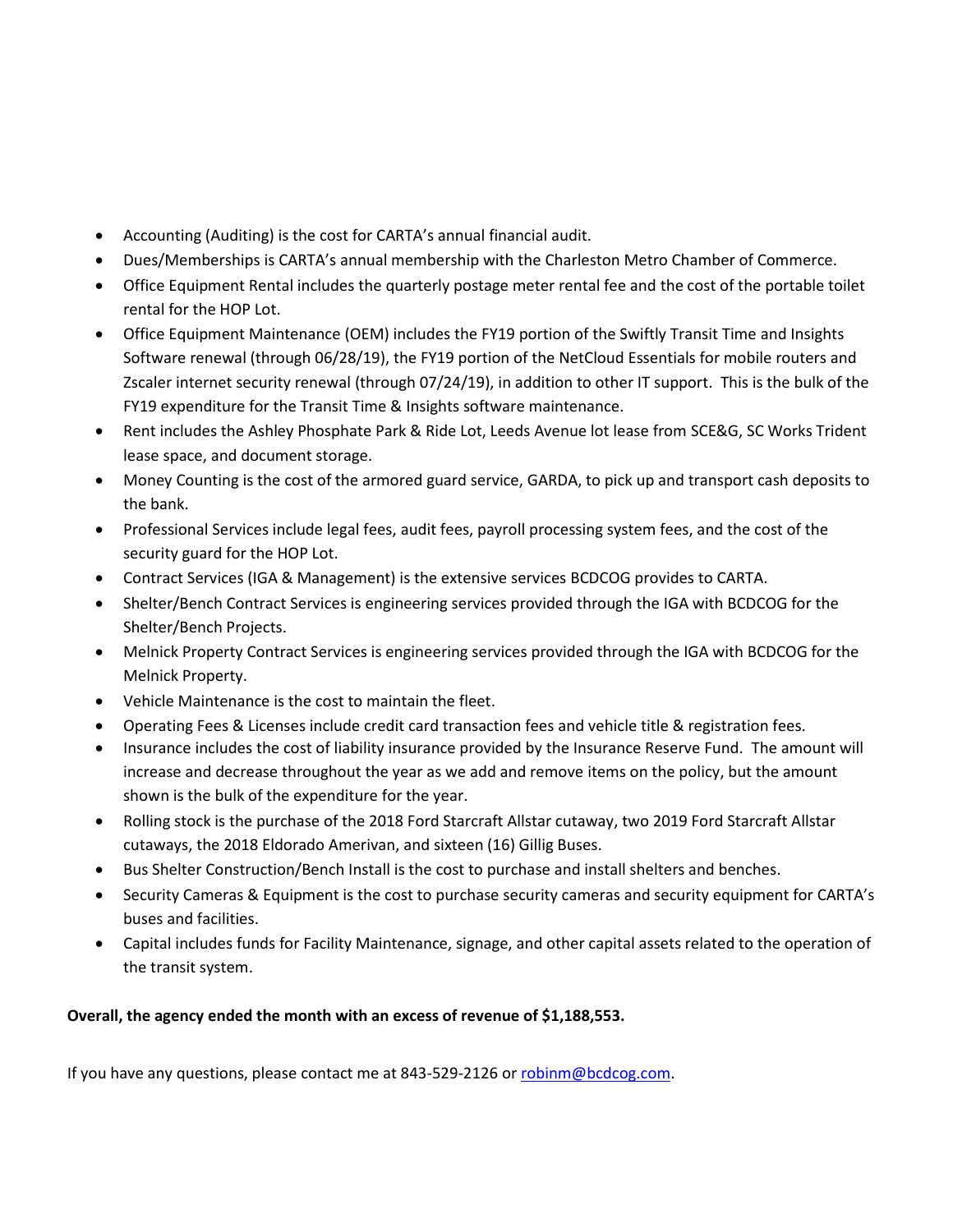**Amount owed to Transdev as of 03/31/19 is \$1,328,987.38.** 

## **Amount expended on the HOP as of 3/31/19 is \$481,553.**

| <b>HOP Expenditures</b>      |                         |         |
|------------------------------|-------------------------|---------|
| <b>Expenditures</b>          | <b>Description</b>      | Total   |
| Printing                     | <b>HOP Route</b>        | 80      |
| <b>Equipment Rental</b>      | Portable Toilet         | 330     |
| Communications               | Internet                | 824     |
| <b>Utilities</b>             | Electric                | 464     |
| <b>Professional Services</b> | Security Guard          | 47,602  |
| Fuel                         | Diesel Fuel             | 27,816  |
| <b>Fixed Route</b>           | <b>Transdev Service</b> | 382,437 |
| Security Cameras/Equipment   | Camera System           | 22,000  |
| <b>TOTAL EXPENDITURES</b>    |                         | 481,553 |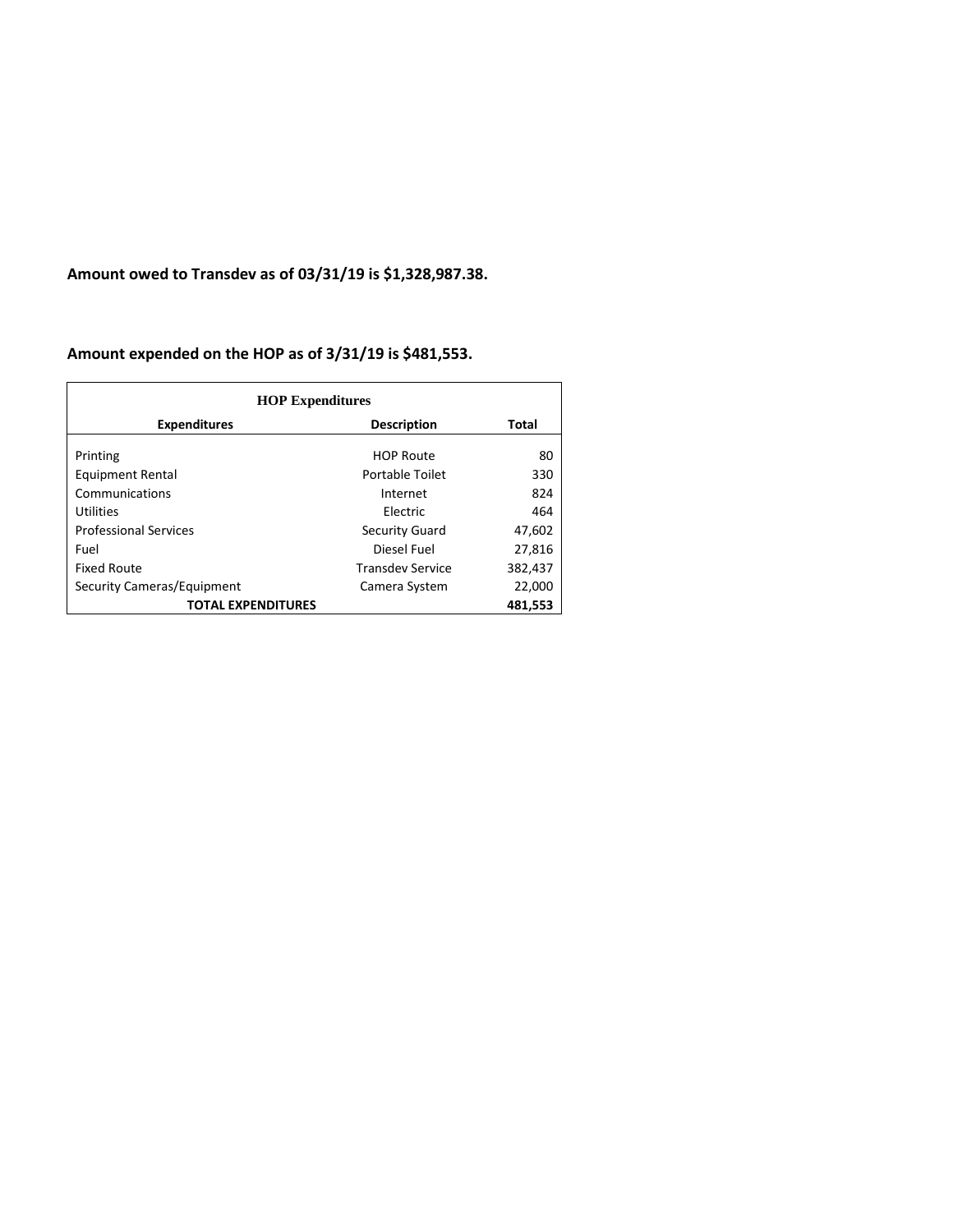Time elapsed: 50%

|                                           | Original           | <b>Revision #1</b> |               | $%$ of        |
|-------------------------------------------|--------------------|--------------------|---------------|---------------|
|                                           | <b>FY19 Budget</b> | <b>FY19 Budget</b> | <b>Actual</b> | <b>Budget</b> |
| <b>Revenues</b>                           |                    |                    |               |               |
| Farebox                                   | 2,240,483          | 2,240,483          | 1,055,211     | 47%           |
| Passes                                    | 552,551            | 552,551            | 280,855       | 51%           |
| <b>HOP Lot Parking Fees</b>               | 232,685            | 115,000            | 52,119        | 45%           |
| <b>COC Shuttle</b>                        | 457,600            | 457,600            | 225,745       | 49%           |
| <b>MUSC</b>                               | 815,455            | 815,455            | 394,437       | 48%           |
| City of Charleston - DASH                 | 553,280            | 553,280            | 276,640       | 50%           |
| City of North Charleston                  | 552,623            | 1,104,246          | 335,915       | 30%           |
| <b>Community Pride</b>                    |                    | 4,669              | 4,669         | 100%          |
| Federal                                   | 14,018,072         | 20,625,582         | 12,021,211    | 58%           |
| <b>State Mass Transit Funds</b>           | 4,941,104          | 1,664,354          | 666,104       | 40%           |
| <b>SCPRT</b>                              |                    | 1,605              | 1,605         | 100%          |
| Sales Tax - Charleston County             | 12,014,250         | 12,014,250         | 5,954,500     | 50%           |
| <b>HOP Lot</b>                            | 892,538            | 136,350            | 136,350       | 100%          |
| <b>Capital Revenue</b>                    | 1,000              | 2,000              | 2,000         | 100%          |
| Advertising                               | 800,000            | 800,000            | 334,023       | 42%           |
| Interest                                  | 60                 |                    | 67            | N/A           |
| <b>Insurance Proceeds</b>                 |                    | 92,760             | 94,364        | 102%          |
| Sale of Assets                            | 50,000             | 50,000             | 44,450        | 89%           |
| Miscellaneous                             |                    | 600                | 600           | 100%          |
| <b>TOTAL REVENUES</b>                     | 38,121,701         | 41,230,785         | 21,880,865    | 53%           |
| <b>Expenditures</b>                       |                    |                    |               |               |
| <b>Staff Salaries &amp; Benefits</b>      | 154,978            | 158,322            | 75,569        | 48%           |
| Supplies                                  | 24,200             | 15,200             | 3,275         | 22%           |
| Printing                                  | 47,500             | 47,500             | 24,405        | 51%           |
| Marketing                                 | 10,000             | 14,669             | 6,623         | 45%           |
| Automotive                                | 2,676              | 2,570              | 1,389         | 54%           |
| Accounting (Auditing)                     | 14,500             | 28,800             | 28,500        | 99%           |
| Postage                                   | 2,000              | 2,000              | 60            | 3%            |
| Dues/Memberships                          | 750                | 500                | 500           | 100%          |
| <b>Office Equipment Rental</b>            | 1,248              | 1,410              | 811           | 58%           |
| Office Equipment Maintenance              | 160,900            | 185,090            | 114,936       | 62%           |
| Rent                                      | 24,163             | 24,600             | 10,283        | 42%           |
| Communications                            | 173,575            | 170,007            | 83,427        | 49%           |
| <b>Utilities</b>                          | 14,450             | 12,550             | 5,195         | 41%           |
| Advertising                               | 15,000             | 15,000             |               | 0%            |
| <b>Money Counting</b>                     | 6,715              | 6,715              | 3,241         | 48%           |
| <b>Professional Services</b>              | 131,576            | 137,976            | 50,054        | 36%           |
| <b>Contract Services</b>                  | 1,606,697          | 1,734,173          | 908,973       | 52%           |
| <b>HOP Lot-Low Line Contract Services</b> |                    | 225,000            |               | 0%            |
| <b>Shelter/Bench Contract Services</b>    |                    | 360,978            | 51,113        | 14%           |
| <b>Melnick Property Contract Services</b> |                    | 173,318            | 33,474        | 19%           |
| Vehicle Maintenance                       | 252,793            | 357,310            | 105,988       | 30%           |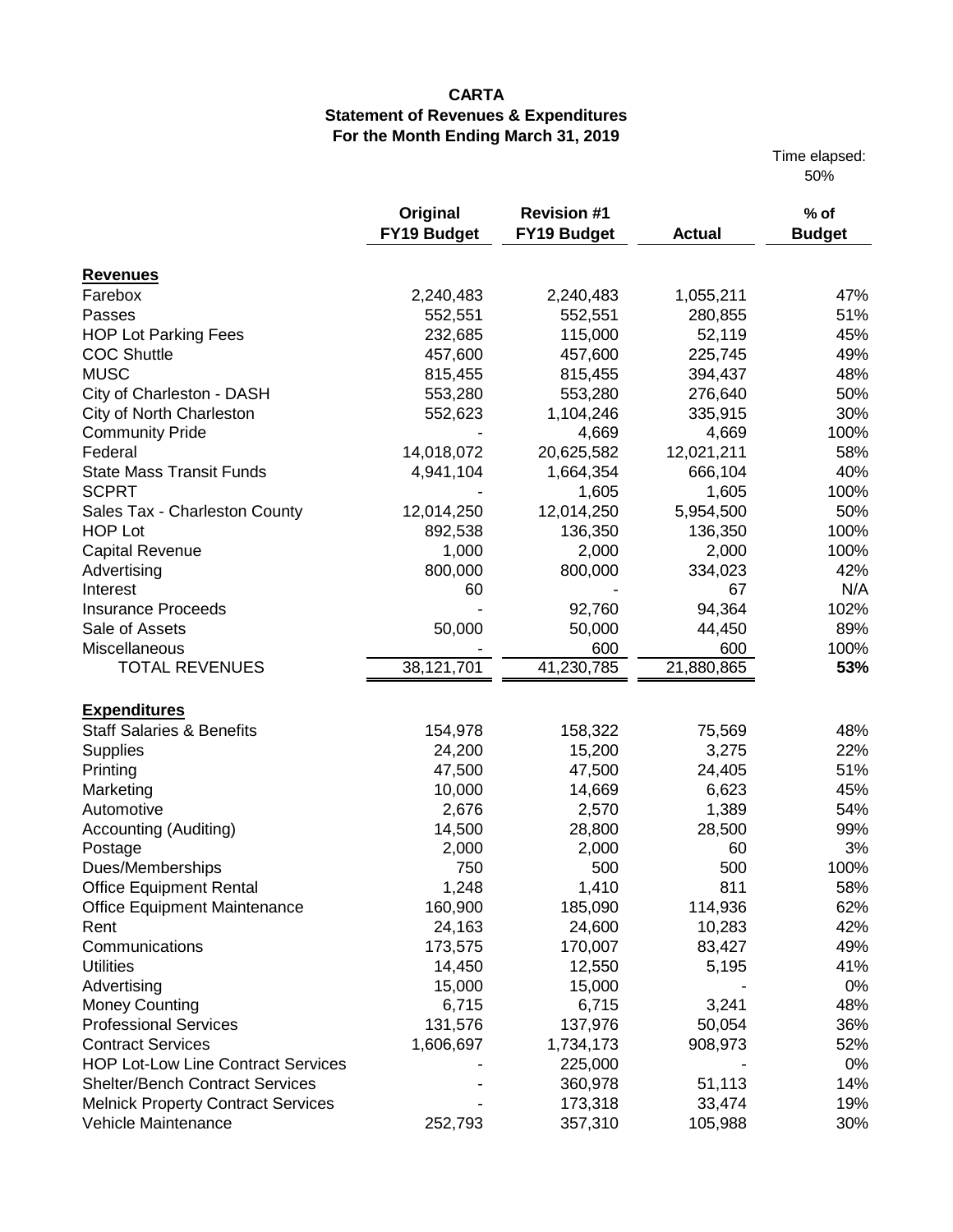Time elapsed: 50%

|                                               | Original           | <b>Revision #1</b> |               | $%$ of        |
|-----------------------------------------------|--------------------|--------------------|---------------|---------------|
|                                               | <b>FY19 Budget</b> | <b>FY19 Budget</b> | <b>Actual</b> | <b>Budget</b> |
| <b>Operating Fees &amp; Licenses</b>          | 27,500             | 27,500             | 12,612        | 46%           |
| Insurance                                     | 567,054            | 583,237            | 563,623       | 97%           |
| Fuel                                          | 1,389,893          | 1,444,525          | 708,162       | 49%           |
| <b>Fixed Route</b>                            | 13,214,377         | 13,214,377         | 6,418,552     | 49%           |
| Paratransit                                   | 2,428,222          | 2,740,179          | 1,281,295     | 47%           |
| Miscellaneous                                 | 7,741              | 7,741              | 3,827         | 49%           |
| Interest                                      |                    | 67,724             | 34,447        | 51%           |
| Intermodal Infrastructure - Construction      | 3,574,892          | 4,976,233          | 1,679,577     | 34%           |
| <b>Rolling Stock</b>                          | 11,967,000         | 10,518,364         | 7,807,018     | 74%           |
| <b>Bus Shelter Construction/Bench Install</b> | 80,450             | 1,016,410          | 353,384       | 35%           |
| Security/ Cameras & Equipment                 |                    | 397,235            | 52,886        | 13%           |
| Intermodal FF&E                               |                    | 25,000             | 4,569         | 18%           |
| Capital (IT, Facility Repairs/Maint)          | 311,691            | 397,033            | 157,301       | 40%           |
| <b>Melnick PNR</b>                            |                    | 2,141,539          | 107,243       | 5%            |
| Depreciation                                  | 1,909,160          |                    |               | N/A           |
| <b>TOTAL EXPENDITURES</b>                     | 38,121,701         | 41,230,785         | 20,692,312    | 50%           |
| Excess (Deficit) of Revenues Over             |                    |                    |               |               |
| (Under) Expenditures                          |                    |                    | 1,188,553     |               |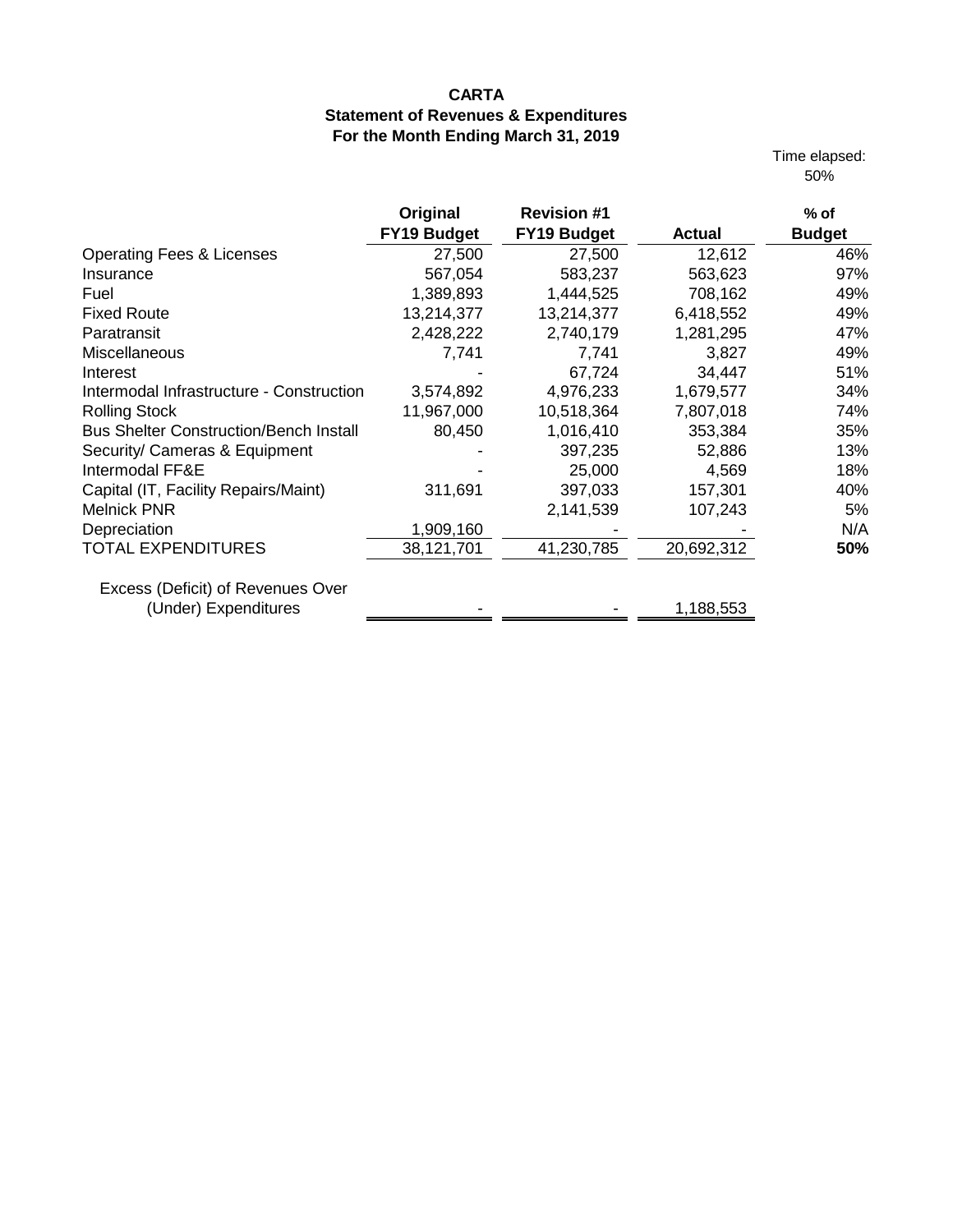|                                               | Administration | Operating  | Capital    | <b>TOTAL</b> |
|-----------------------------------------------|----------------|------------|------------|--------------|
| <b>EXPENDITURES:</b>                          |                |            |            |              |
| <b>Salaries &amp; Benefits</b>                | 33,321         | 42,248     |            | 75,569       |
| <b>Total Direct Personnel</b>                 | 33,321         | 42,248     |            | 75,569       |
|                                               |                |            |            |              |
| <b>Supplies</b>                               | 2,137          | 1,138      |            | 3,275        |
| Printing                                      |                | 24,405     |            | 24,405       |
| Marketing                                     | 6,603          | 20         |            | 6,623        |
| Automotive                                    | 960            | 429        |            | 1,389        |
| Accounting (Outside Services & Auditing)      | 28,500         |            |            | 28,500       |
| Postage                                       |                | 60         |            | 60           |
| Dues/Memberships                              | 500            |            |            | 500          |
| <b>Office Equipment Rental</b>                | 351            | 460        |            | 811          |
| <b>Office Equipment Maintenance</b>           | 17,899         | 97,037     |            | 114,936      |
| Rent                                          | 3,083          | 7,200      |            | 10,283       |
| Telephone/Communications                      |                | 83,427     |            | 83,427       |
| <b>Utilities</b>                              |                | 5,195      |            | 5,195        |
| Advertising                                   |                |            |            |              |
| <b>Money Counting</b>                         |                | 3,241      |            | 3,241        |
| <b>Other Professional Services</b>            | 2,452          | 47,602     |            | 50,054       |
| <b>Contract Services</b>                      |                | 908,973    |            | 908,973      |
| <b>HOP Lot - Low Line Contract Services</b>   |                |            |            |              |
| <b>Shelter/Bench Contract Services</b>        |                | 51,113     |            | 51,113       |
| <b>Melnick Property Contract Services</b>     |                | 33,474     |            | 33,474       |
| Vehicle Maintenance                           |                | 105,988    |            | 105,988      |
| <b>Operating Fees &amp; Licenses</b>          |                | 12,612     |            | 12,612       |
| Insurance                                     | 10,393         | 553,230    |            | 563,623      |
| Fuel                                          |                | 708,162    |            | 708,162      |
| <b>Fixed Route</b>                            |                | 6,418,552  |            | 6,418,552    |
| Paratransit                                   |                | 1,281,295  |            | 1,281,295    |
| Miscellaneous                                 | 3,827          |            |            | 3,827        |
| Interest                                      | 34,447         |            |            | 34,447       |
| Intermodal Infrastructure - Construction      |                |            | 1,679,577  | 1,679,577    |
| <b>Rolling Stock</b>                          |                |            | 7,807,018  | 7,807,018    |
| <b>Bus Shelter Construction/Bench Install</b> |                |            | 353,384    | 353,384      |
| Security/ Cameras & Equipment                 |                |            | 52,886     | 52,886       |
| Intermodal FF&E                               |                |            | 4,569      | 4,569        |
| Capital (IT, Facility Repairs/Maint)          | 30,777         | 1,731      | 124,793    | 157,301      |
| <b>Melnick PNR</b>                            |                |            | 107,243    | 107,243      |
| <b>TOTAL EXPENDITURES</b>                     | 175,250        | 10,387,592 | 10,129,470 | 20,692,312   |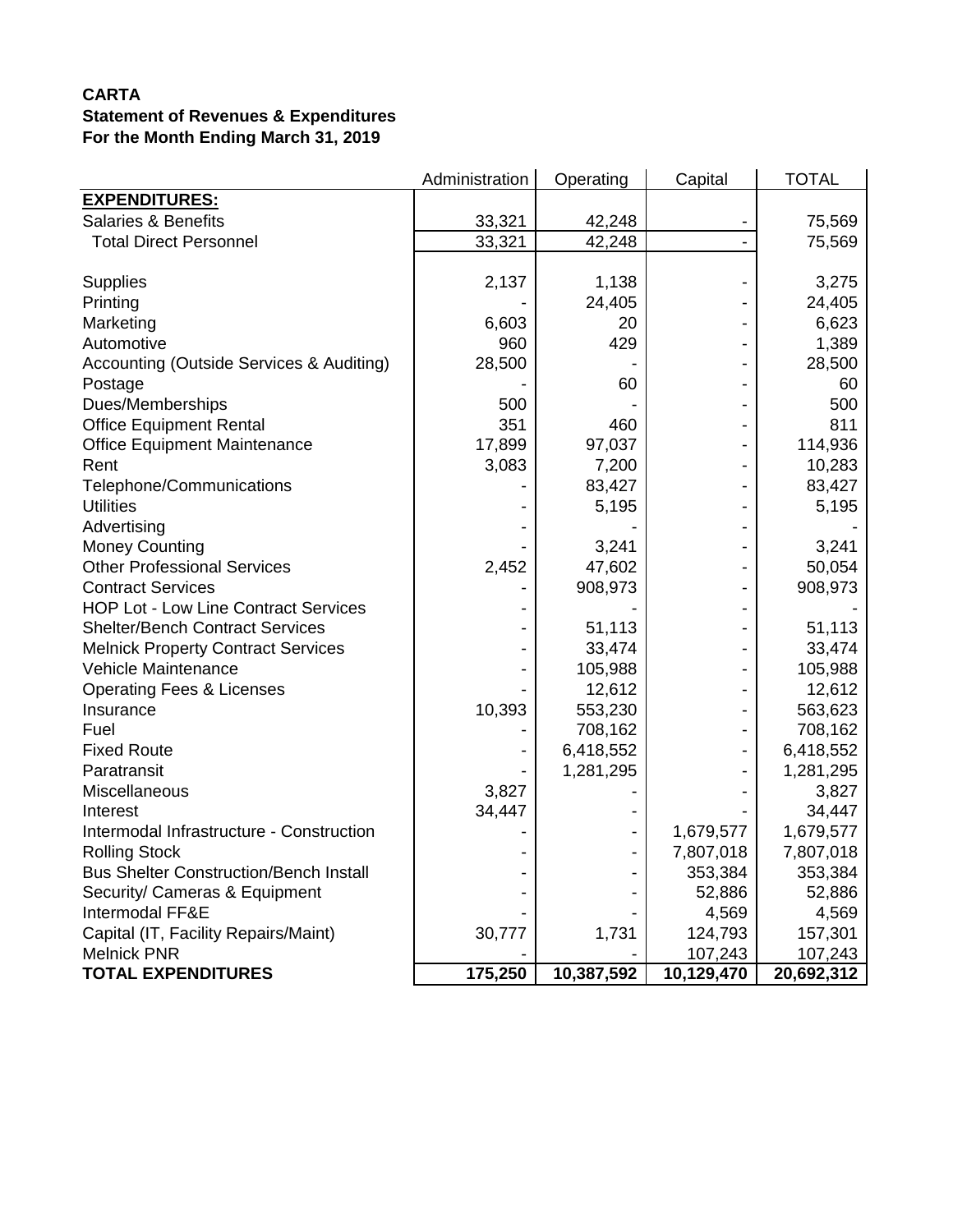|                                 | Administration | Operating  | Capital    | <b>TOTAL</b> |
|---------------------------------|----------------|------------|------------|--------------|
|                                 |                |            |            |              |
| <b>REVENUE</b>                  |                |            |            |              |
| Farebox                         |                | 1,055,211  |            | 1,055,211    |
| Passes                          |                | 280,855    |            | 280,855      |
| Parking - HOP Lot               |                | 52,119     |            | 52,119       |
| <b>COC Shuttle</b>              |                | 225,745    |            | 225,745      |
| <b>MUSC</b>                     |                | 394,437    |            | 394,437      |
| City of Charleston - DASH       |                | 276,640    |            | 276,640      |
| <b>CACVB</b>                    |                | 45,000     |            | 45,000       |
| City of Charleston              |                | 91,350     |            | 91,350       |
| City of North Charleston        |                |            | 335,915    | 335,915      |
| <b>Community Pride</b>          |                | 4,669      |            | 4,669        |
| Federal SC-2017-012-00          |                |            | 12,321     | 12,321       |
| Federal SC-2019                 |                | 4,061,363  |            | 4,061,363    |
| <b>Federal Intermodal</b>       |                |            | 1,343,662  | 1,343,662    |
| Federal SC-90-X259              |                |            | 3,628      | 3,628        |
| Federal SC-90-X287              |                |            | 42,771     | 42,771       |
| Federal SC-90-X264              |                |            |            |              |
| Federal SC-90-X279              |                |            |            |              |
| Federal SC-2017-006-00          |                |            | 6,099,902  | 6,099,902    |
| Federal SC-2018-001-00          |                |            | 164,608    | 164,608      |
| Federal SC-2019-005-00          |                |            | 283,131    | 283,131      |
| Federal SC-2019-006-00          |                |            | 9,825      | 9,825        |
| <b>State Mass Transit Funds</b> |                |            | 666,104    | 666,104      |
| <b>SCPRT</b>                    |                |            | 1,605      | 1,605        |
| Sales Tax - Charleston County   | 1,363,203      | 3,469,749  | 1,121,548  | 5,954,500    |
| Capital Revenue (on hand)       |                | 2,000      |            | 2,000        |
| Advertising                     |                | 334,023    |            | 334,023      |
| Interest                        |                | 67         |            | 67           |
| <b>Insurance Proceeds</b>       |                | 94,364     |            | 94,364       |
| Sale of Assets                  |                |            | 44,450     | 44,450       |
| Miscellaneous                   | 600            |            |            | 600          |
| <b>TOTAL REVENUES</b>           | 1,363,803      | 10,387,592 | 10,129,470 | 21,880,865   |
| <b>EXCESS OF REVENUES OVER</b>  |                |            |            |              |
| <b>EXPENDITURES</b>             | 1,188,553      |            |            | 1,188,553    |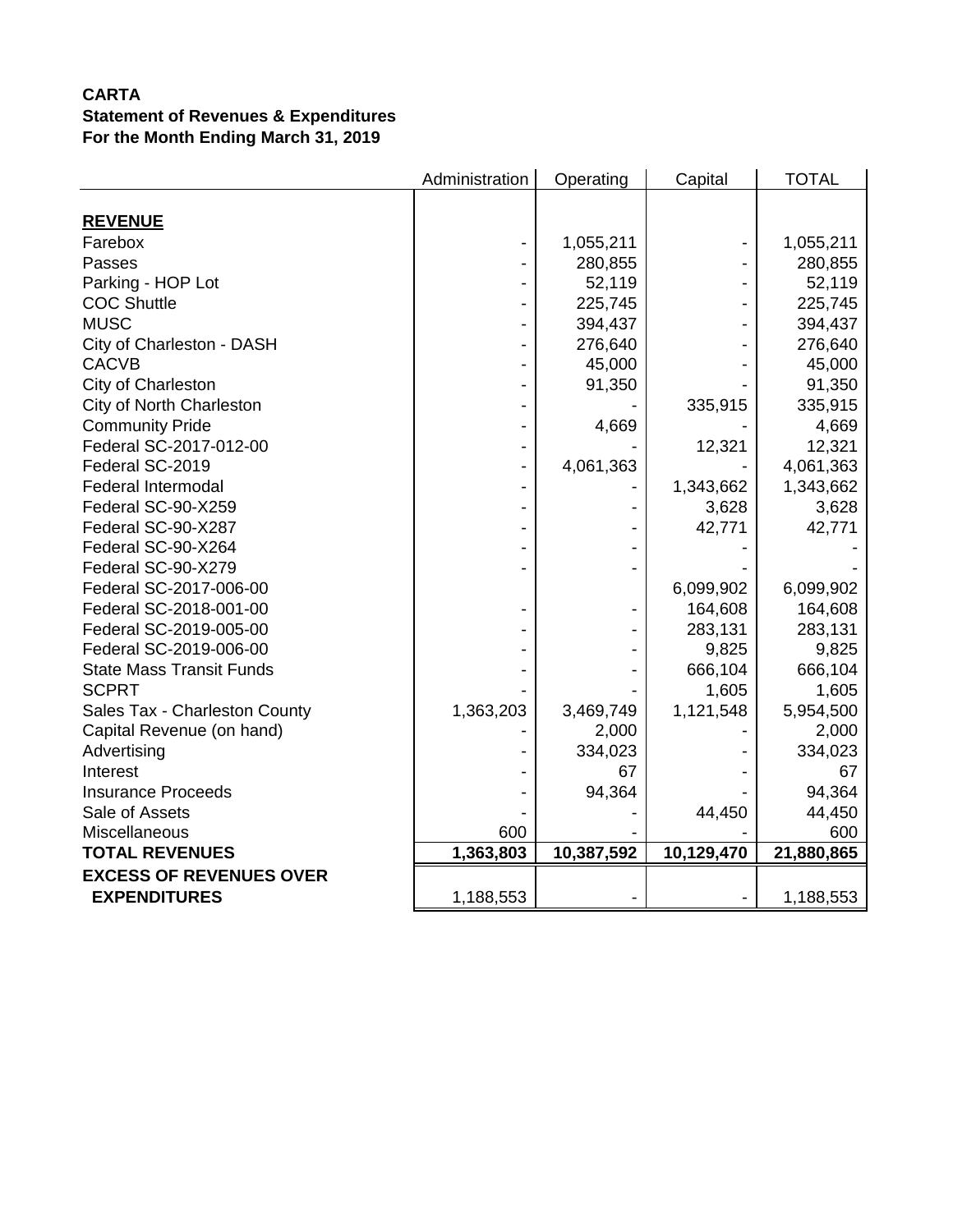#### **CARTA BALANCE SHEET 3/31/2019**

## **ASSETS**

| <b>ASSETS</b>                       |                   |
|-------------------------------------|-------------------|
| <b>GENERAL OPERATING (BB&amp;T)</b> | 4,389,598.80      |
| <b>INTERMODAL (BB&amp;T)</b>        | 3,096,581.50      |
| CAPITAL (BB&T)                      | 51,000.00         |
| PETTY CASH                          | 280.00            |
| <b>ACCOUNTS RECEIVABLE</b>          | 5,310,303.42      |
| <b>HEALTH INS ADVANCE DEPOSIT</b>   | 984.48            |
| INVENTORY - FUEL                    | 25,161.08         |
| DEFERRED OUTFLOWS: ER CONTR         | 62,972.00         |
| LAND                                | 1,982,309.83      |
| <b>VEHICLES</b>                     | 22,952,604.04     |
| <b>EQUIPMENT</b>                    | 1,470,994.73      |
| <b>FAREBOXES</b>                    | 2,045,112.84      |
| <b>SHELTERS</b>                     | 3,184,572.04      |
| <b>BUS SIGNAGE</b>                  | 62,555.32         |
| <b>FACILITIES</b>                   | 9,333,085.27      |
| <b>ACCUMULATED DEPRECIATION</b>     | (24, 771, 093.76) |
| <b>PREPAID EXPENSES</b>             | 144,262.41        |
| TOTAL ASSETS                        | 29,341,284.00     |

## **LIABILITIES & EQUITY**

#### **LIABILITIES**

| <b>PAYROLL</b>                   | 0.00         |
|----------------------------------|--------------|
| <b>ACCOUNTS PAYABLE</b>          | 3,304,697.44 |
| NOTE PAYABLE - BB&T              | 1,896,349.86 |
| <b>ACCRUED INTEREST</b>          | 8,364.72     |
| <b>COMPENSATED ABSENCES</b>      | 19,405.88    |
| DUE TO FEDERAL GOVERNMENT        | 823,608.00   |
| <b>OPEB LIABILITY</b>            | 184,325.00   |
| DEFERRED INFLOWS: PENSION INVEST | 847,863.00   |
| <b>PENSION PLAN</b>              | 260,684.00   |
| <b>TOTAL LIABILITIES</b>         | 7,345,297.90 |

#### **EQUITY**

| CURRENT YEAR FUND BALANCE       | 1.188.553.42  |
|---------------------------------|---------------|
| INVEST IN CAPITAL ASSETS        | 13,669,639.49 |
| FUND BALANCE                    | 7,137,793.19  |
| <b>TOTAL EQUITY</b>             | 21.995.986.10 |
|                                 |               |
| TOTAL LIABILITIES & FUND EQUITY | 29,341,284.00 |
|                                 |               |

0.00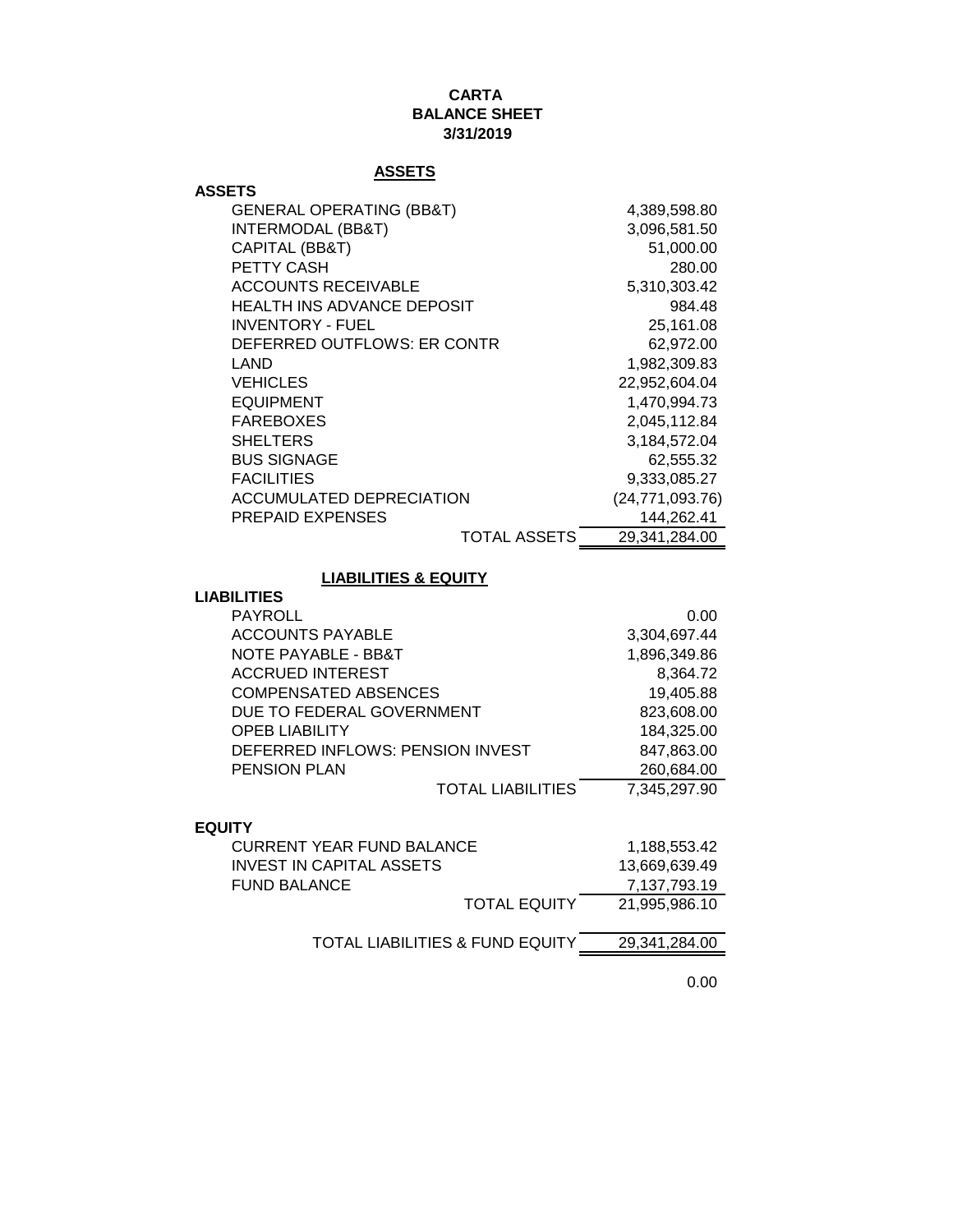

www.ridecarta.com **the Condecarta** 

Charleston Area Regional Transportation Authority

## **MEMORANDUM**

| <b>CARTA Board of Directors</b><br>TO: |
|----------------------------------------|
|----------------------------------------|

- FROM: Ron Mitchum, Executive Director
- SUBJECT: Change Order #1 Melnick Park & Ride Construction
- DATE: April 9, 2019

The contractor discovered extensive unsuitable material at the Melnick Park and Ride site. The geotechnical findings during the design phase found some unsuitable material but there were several unknowns about the extent of the material.

After additional testing of the material, the contractor will need to excavate an additional twenty-four inches (24") and fill with clean dirt.

The change order will cost an additional \$440,640.00 bringing the total costs for the construction to \$2,582,179.42.

Due to the timing of the approval needed to proceed to keep the project on schedule, Chairman Seekeings approved the change order on March 21, 2019.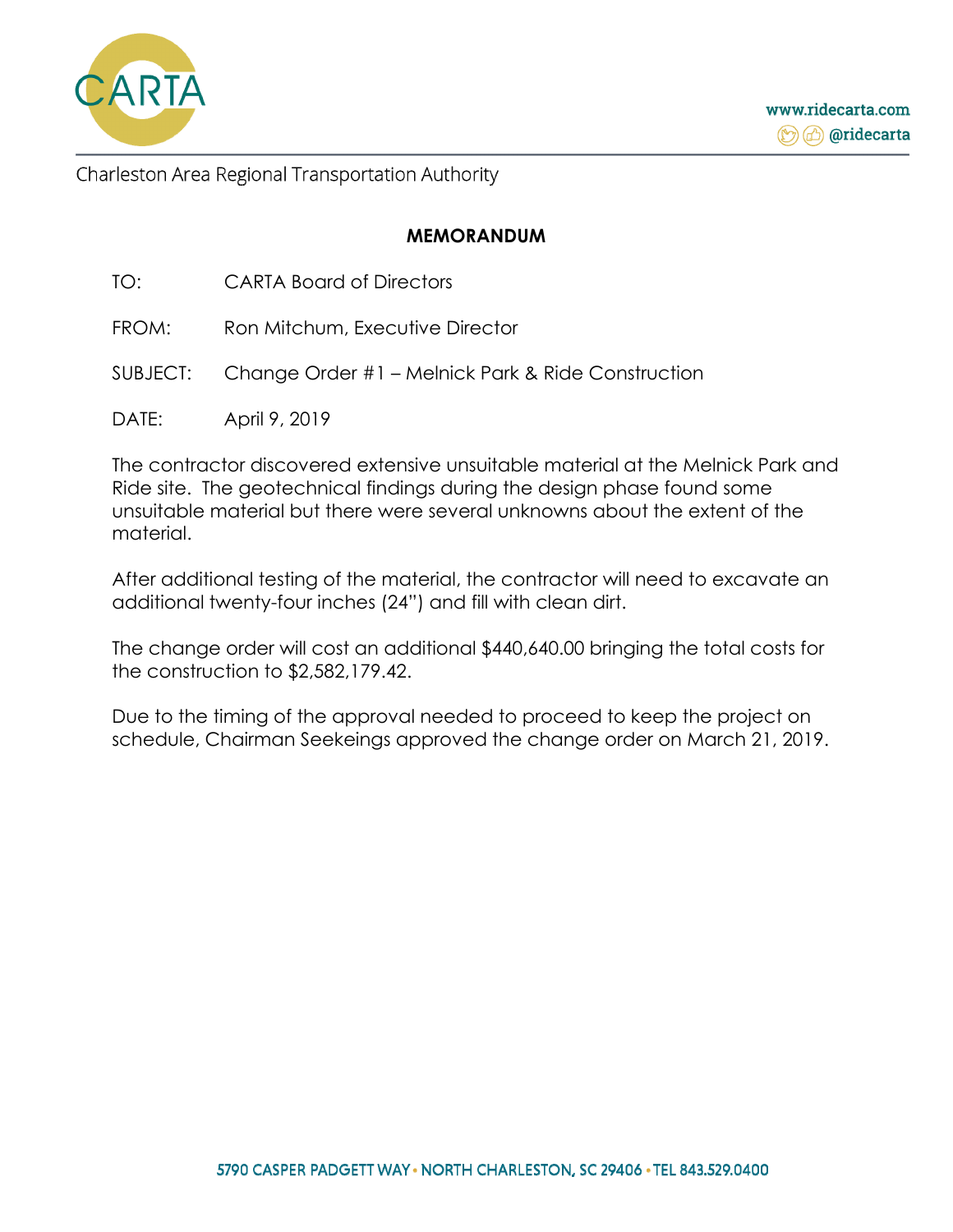

#### **Memorandum**

To: CARTA Board of Directors

- From: Ron Mitchum, Executive Director
- Date: April 9, 2019
- RE: Purchase of MIDI Demo Bus

As you are aware, CARTA currently operates — MIDI (Enviro 200) buses on the DASH and Hop routes. The buses are manufactured by Alexander Dennis Inc. The buses are 12 year/ 500,000 mile rated buses and typically cost approximately \$340-355,000 depending on the layout and selected options. We have essentially had no problems in operating the buses and they have been very well received by our customers.

Based on the relationship we have developed with the company, they are offering us the opportunity to purchase one of their demonstration buses which they are replacing with a newer model. The available bus is a 2013 model with approximately 55,000 miles on it to date. I recently saw this vehicle again at an SCDOT event and it is in great shape. Alexander Dennis Inc. has offered to sell this bus to us at a price of \$190,000.00.

Based on our experience with Alexander Dennis Inc. and the Enviro 200 (MIDI), staff is recommending that the Board authorize staff to move forward with purchasing the bus at a price of \$190,000.00.

Please feel free to contact me if you should have any questions prior to the Board meeting.